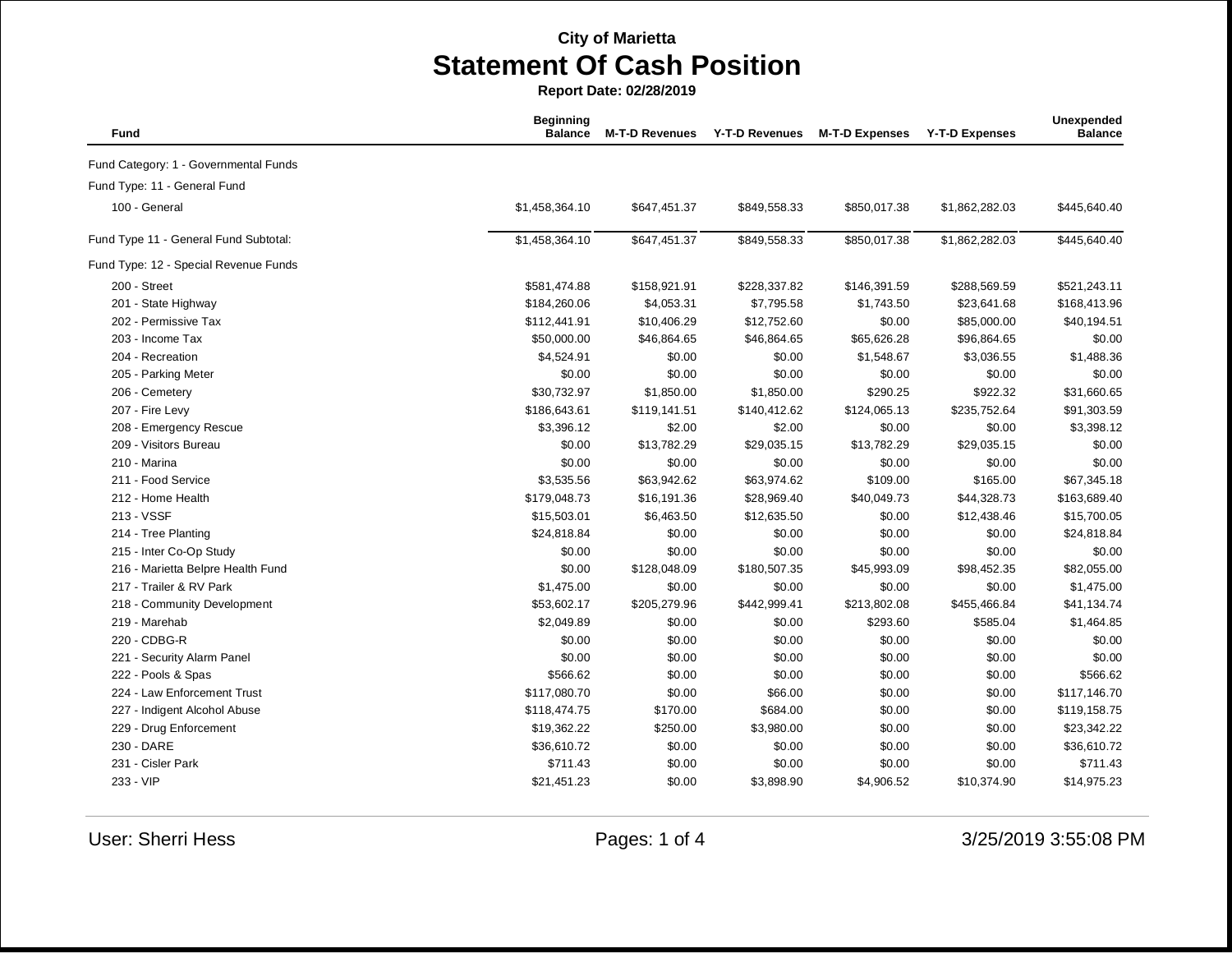**Report Date: 02/28/2019**

| <b>Fund</b>                                    | <b>Beginning</b><br><b>Balance</b> | <b>M-T-D Revenues</b> | <b>Y-T-D Revenues</b> | <b>M-T-D Expenses</b> | <b>Y-T-D Expenses</b> | <b>Unexpended</b><br><b>Balance</b> |
|------------------------------------------------|------------------------------------|-----------------------|-----------------------|-----------------------|-----------------------|-------------------------------------|
| 236 - FEMA                                     | \$0.00                             | \$0.00                | \$0.00                | \$0.00                | \$0.00                | \$0.00                              |
| 239 - Court Computer                           | \$165,393.64                       | \$5,418.58            | \$9,273.55            | \$5,134.35            | \$24,576.85           | \$150,090.34                        |
| 240 - Court Capital                            | \$298,085.08                       | \$16,088.00           | \$29,574.76           | \$1,330.89            | \$3,101.77            | \$324,558.07                        |
| 241 - Utility Line Relocation                  | \$7,571.24                         | \$0.00                | \$0.00                | \$0.00                | \$0.00                | \$7,571.24                          |
| 243 - Domestic Violence                        | \$21,773.59                        | \$0.00                | \$8,898.49            | \$2,667.46            | \$2,667.46            | \$28,004.62                         |
| 246 - Traffic Signals                          | \$0.00                             | \$0.00                | \$0.00                | \$0.00                | \$0.00                | \$0.00                              |
| 249 - Community Corrections                    | \$4,203.80                         | \$0.00                | \$49,479.25           | \$15,870.07           | \$31,986.33           | \$21,696.72                         |
| 250 - Marietta Harbor                          | \$737.95                           | \$0.00                | \$0.00                | \$0.00                | \$0.00                | \$737.95                            |
| 256 - Lazy River                               | \$0.00                             | \$0.00                | \$0.00                | \$0.00                | \$0.00                | \$0.00                              |
| 257 - Gutberlet Armory                         | \$0.00                             | \$0.00                | \$0.00                | \$0.00                | \$0.00                | \$0.00                              |
| 258 - Police Training                          | \$23,004.89                        | \$0.00                | \$0.00                | \$0.00                | \$0.00                | \$23,004.89                         |
| 259 - Home Sewage                              | \$0.00                             | \$0.00                | \$0.00                | \$0.00                | \$0.00                | \$0.00                              |
| 260 - Utility Conservation                     | \$9,882.10                         | \$0.00                | \$0.00                | \$0.00                | \$0.00                | \$9,882.10                          |
| 261 - Employee Payroll Reserve                 | \$0.00                             | \$0.00                | \$0.00                | \$0.00                | \$0.00                | \$0.00                              |
| 262 - Local Indigent Drivers                   | \$61,863.28                        | \$1,243.85            | \$2,286.61            | \$0.00                | \$0.00                | \$64,149.89                         |
| 263 - Recovery-JAG                             | \$0.00                             | \$0.00                | \$0.00                | \$0.00                | \$0.00                | \$0.00                              |
| 264 - Neighborhood Stabilization               | \$0.00                             | \$0.00                | \$0.00                | \$0.00                | \$0.00                | \$0.00                              |
| 265 - Court Security Fund                      | \$919.00                           | \$1,264.00            | \$2,334.00            | \$0.00                | \$0.00                | \$3,253.00                          |
| 266 - Court Probation Services                 | \$47,833.89                        | \$16,816.00           | \$32,054.35           | \$13,593.52           | \$26,609.61           | \$53,278.63                         |
| 267 - Court Prob Impr & Incentive              | \$133,109.58                       | \$0.00                | \$30,240.75           | \$14,578.15           | \$31,620.90           | \$131,729.43                        |
| 268 - Integrated Case Mgt Fund                 | \$0.00                             | \$0.00                | \$0.00                | \$0.00                | \$0.00                | \$0.00                              |
| 269 - Parking Lot Fund                         | \$226,868.22                       | \$5,000.00            | \$12,040.00           | \$1,280.38            | \$2,335.49            | \$236,572.73                        |
| 270 - Mtta Comm Center at The Armory           | \$13,477.48                        | \$5,250.00            | \$7,650.00            | \$1,675.73            | \$6,835.24            | \$14,292.24                         |
| 271 - Gold Star Park Fund                      | \$8,403.51                         | \$50.00               | \$1,450.00            | \$508.94              | \$4,208.94            | \$5,644.57                          |
| 272 - Start Westward Monument Fund             | \$0.00                             | \$0.00                | \$0.00                | \$0.00                | \$0.00                | \$0.00                              |
| Fund Type 12 - Special Revenue Funds Subtotal: | \$2,770,892.58                     | \$826,497.92          | \$1,390,047.36        | \$715,241.22          | \$1,518,576.49        | \$2,642,363.45                      |
| Fund Type: 13 - Debt Service Funds             |                                    |                       |                       |                       |                       |                                     |
| 300 - Bond & Note                              | \$89,951.73                        | \$0.00                | \$0.00                | \$0.00                | \$0.00                | \$89,951.73                         |
| Fund Type 13 - Debt Service Funds Subtotal:    | \$89,951.73                        | \$0.00                | \$0.00                | \$0.00                | \$0.00                | \$89,951.73                         |
| Fund Type: 14 - Capitol Project Funds          |                                    |                       |                       |                       |                       |                                     |
| 400 - Capital Improvement                      | \$678,270.90                       | \$48,714.19           | \$48,714.19           | \$26,834.00           | \$136,986.00          | \$589,999.09                        |
| 406 - Water Construction                       | \$0.00                             | \$0.00                | \$0.00                | \$0.00                | \$0.00                | \$0.00                              |
| 410 - Bike Path                                | \$0.00                             | \$0.00                | \$0.00                | \$0.00                | \$0.00                | \$0.00                              |
| 415 - Access Road                              | \$3,639.00                         | \$0.00                | \$0.00                | \$0.00                | \$0.00                | \$3,639.00                          |

User: Sherri Hess **Pages: 2 of 4** 3/25/2019 3:55:08 PM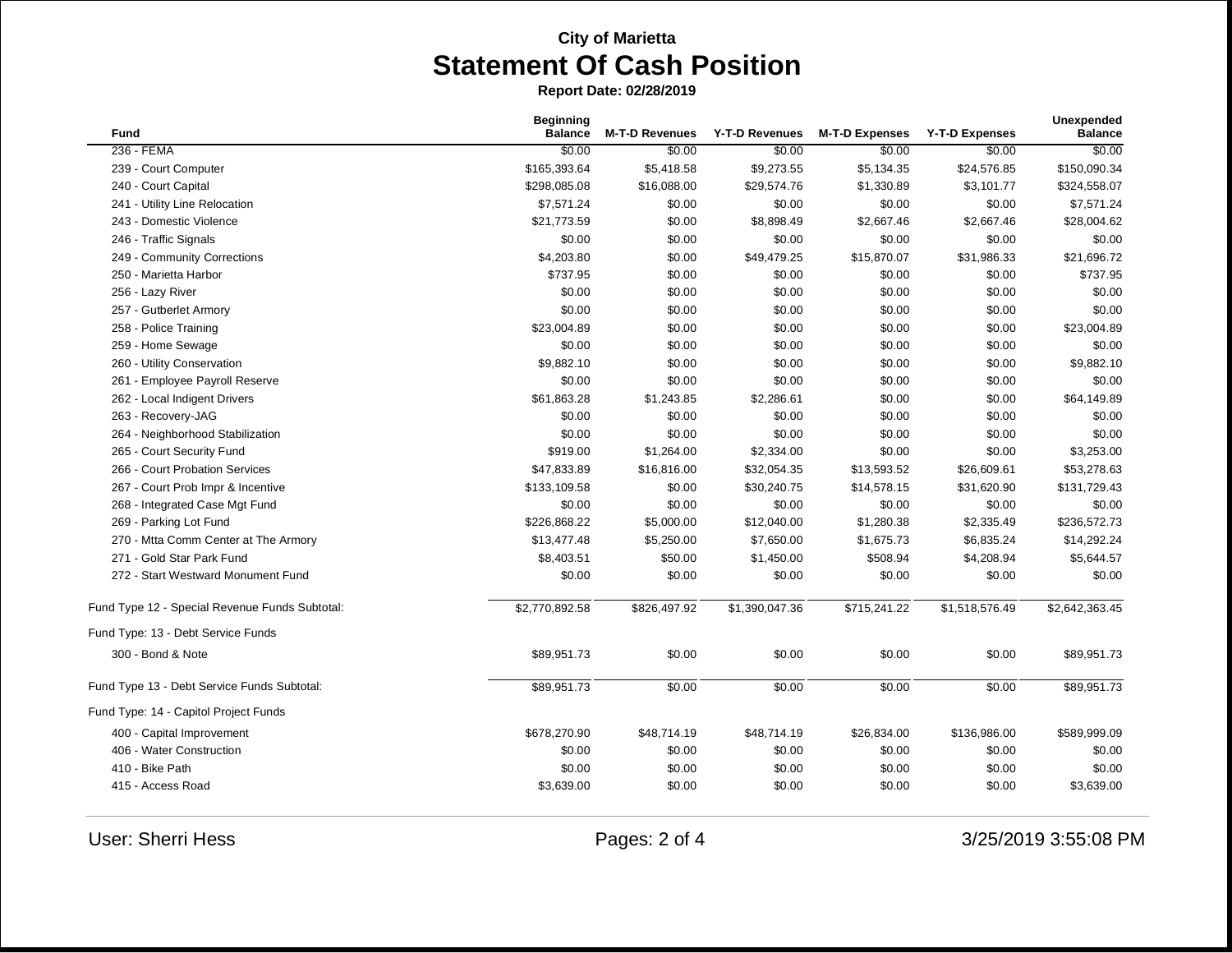**Report Date: 02/28/2019**

| Fund                                            | <b>Beginning</b><br><b>Balance</b> | <b>M-T-D Revenues</b> | Y-T-D Revenues | <b>M-T-D Expenses</b> | <b>Y-T-D Expenses</b> | <b>Unexpended</b><br><b>Balance</b> |
|-------------------------------------------------|------------------------------------|-----------------------|----------------|-----------------------|-----------------------|-------------------------------------|
| 416 - St Rt 7 TIF                               | \$0.00                             | \$0.00                | \$0.00         | \$0.00                | \$0.00                | \$0.00                              |
| 418 - WW Facilities Up-Grade                    | \$381,648.75                       | \$4,511.96            | \$29,813.29    | \$2,315.96            | \$27,617.29           | \$383,844.75                        |
| 419 - Aquatic Center                            | \$0.00                             | \$0.00                | \$0.00         | \$0.00                | \$0.00                | \$0.00                              |
| 420 - Armory Community Foundation               | \$0.00                             | \$23,236.47           | \$23,236.47    | \$23,236.47           | \$23,236.47           | \$0.00                              |
| 421 - 1st Colony TIF                            | \$0.00                             | \$0.00                | \$0.00         | \$0.00                | \$0.00                | \$0.00                              |
| 429 - Armory Cultural Facilities Gym            | \$4,354.09                         | \$26,800.00           | \$26,800.00    | \$28,007.38           | \$28,383.21           | \$2,770.88                          |
| 430 - Fire Income Tax Fund .10                  | \$0.00                             | \$48,714.19           | \$48,714.19    | \$0.00                | \$0.00                | \$48,714.19                         |
| 431 - Street Income Tax Fund .05                | \$0.00                             | \$24,357.10           | \$24,357.10    | \$0.00                | \$0.00                | \$24,357.10                         |
| Fund Type 14 - Capitol Project Funds Subtotal:  | \$1,067,912.74                     | \$176,333.91          | \$201,635.24   | \$80,393.81           | \$216,222.97          | \$1,053,325.01                      |
| Fund Category 1 - Governmental Funds Subtotal:  | \$5,387,121.15                     | \$1,650,283.20        | \$2,441,240.93 | \$1,645,652.41        | \$3,597,081.49        | \$4,231,280.59                      |
| Fund Category: 2 - Proprietary Funds            |                                    |                       |                |                       |                       |                                     |
| Fund Type: 21 - Enterprise Funds                |                                    |                       |                |                       |                       |                                     |
| 500 - Water                                     | \$2,970,248.36                     | \$279,344.61          | \$681,488.80   | \$212,089.01          | \$427,672.77          | \$3,224,064.39                      |
| 501 - Sewer                                     | \$4,496,269.86                     | \$381,849.85          | \$828,402.05   | \$203,589.87          | \$432,644.56          | \$4,892,027.35                      |
| 502 - Water Deposit Guarantee                   | \$108,979.88                       | \$0.00                | \$0.00         | \$0.00                | \$0.00                | \$108,979.88                        |
| 503 - Sanitary Sewer Surplus                    | \$0.00                             | \$0.00                | \$0.00         | \$0.00                | \$0.00                | \$0.00                              |
| 504 - Sewer Replacement                         | \$715,714.28                       | \$0.00                | \$0.00         | \$0.00                | \$0.00                | \$715,714.28                        |
| 505 - Water Replacement                         | \$250,000.00                       | \$0.00                | \$0.00         | \$0.00                | \$0.00                | \$250,000.00                        |
| 506 - Utility Reserve                           | \$0.00                             | \$0.00                | \$0.00         | \$0.00                | \$0.00                | \$0.00                              |
| Fund Type 21 - Enterprise Funds Subtotal:       | \$8,541,212.38                     | \$661,194.46          | \$1,509,890.85 | \$415,678.88          | \$860,317.33          | \$9,190,785.90                      |
| Fund Category 2 - Proprietary Funds Subtotal:   | \$8,541,212.38                     | \$661,194.46          | \$1,509,890.85 | \$415,678.88          | \$860,317.33          | \$9,190,785.90                      |
| Fund Category: 3 - Fiduciary Funds              |                                    |                       |                |                       |                       |                                     |
| Fund Type: 32 - Investment Trust Funds          |                                    |                       |                |                       |                       |                                     |
| 750 - Cemetery Trust                            | \$166,459.37                       | \$350.00              | \$350.00       | \$0.00                | \$0.00                | \$166,809.37                        |
| Fund Type 32 - Investment Trust Funds Subtotal: | \$166,459.37                       | \$350.00              | \$350.00       | \$0.00                | \$0.00                | \$166,809.37                        |
| Fund Type: 34 - Agency Funds                    |                                    |                       |                |                       |                       |                                     |
| 702 - Veterans Memorial                         | \$911.17                           | \$0.00                | \$0.00         | \$0.00                | \$0.00                | \$911.17                            |
| 703 - Un-Claimed Money                          | \$10,249.11                        | \$0.00                | \$166.61       | \$0.00                | \$0.00                | \$10,415.72                         |
| Fund Type 34 - Agency Funds Subtotal:           | \$11,160.28                        | \$0.00                | \$166.61       | \$0.00                | \$0.00                | \$11,326.89                         |
| <b>User: Sherri Hess</b>                        |                                    | Pages: 3 of 4         |                |                       |                       | 3/25/2019 3:55:08 PM                |